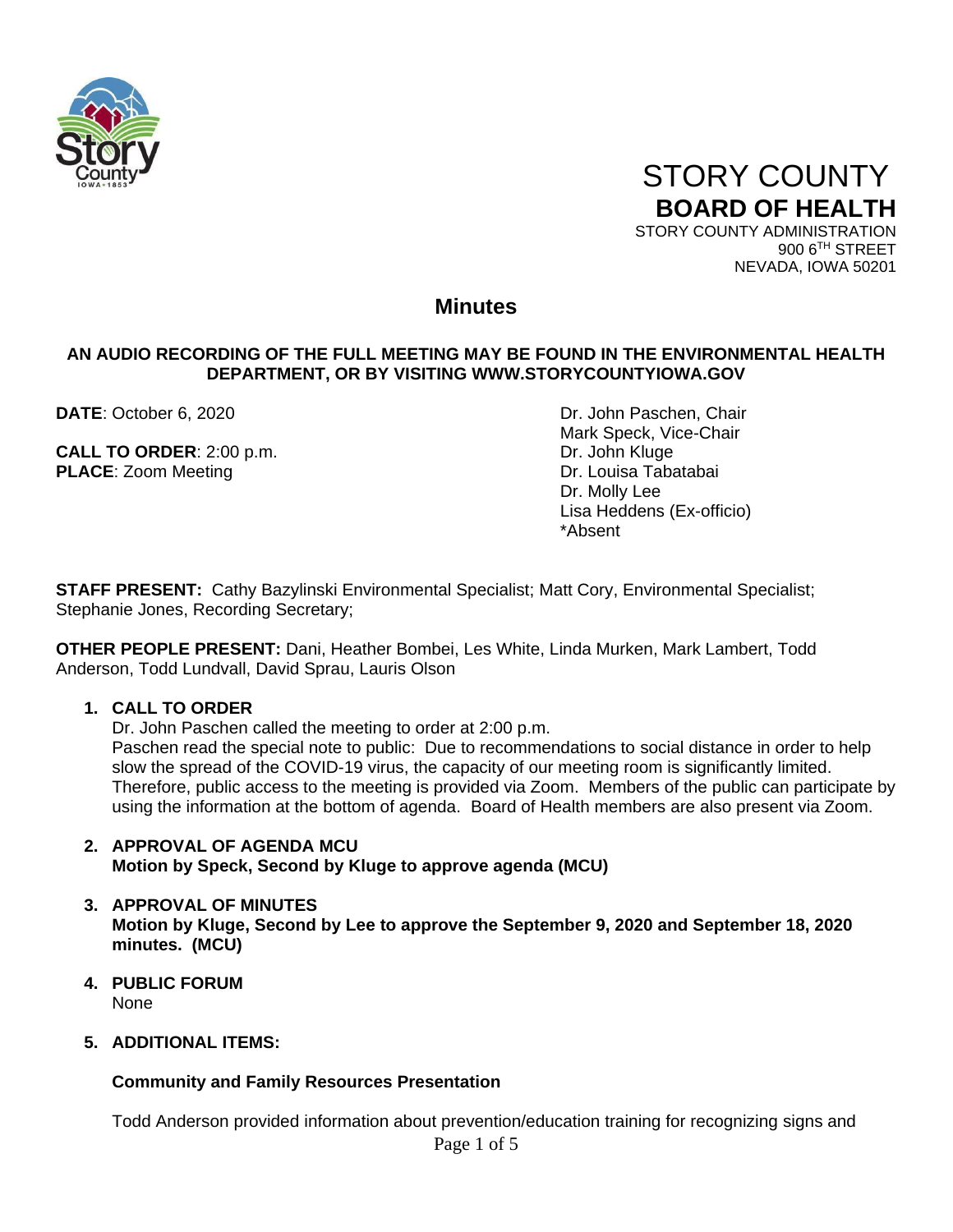

# STORY COUNTY **BOARD OF HEALTH**

STORY COUNTY ADMINISTRATION 900 6TH STREET NEVADA, IOWA 50201

symptoms of mental health disorders both in-person and virtually. Anyone in Iowa that is 18 or older is free to attend these no cost trainings. Heddens asked if the mental health training is similar to the CICS region training. Anderson stated it is the same type of training, but just under a different grant or agency. Lee stated she has previously taken the training and it is a good opportunity.

#### **Proclamation of October 2020 As Watershed Awareness Month**

There were no questions or comments.

#### **Motion by Kluge, Second by Lee to Proclaim October 2020 as Watershed Awareness Month with the correction to change the approval from the Board of Supervisors to the Board of Health. (MCU)**

#### **COVID-19 Home Quarantine Order**

Les White provided an update on the number of COVID-19 cases. Today's positivity rate is 6.8%, which has remained stable for the past two weeks. White shared information about new quarantine guidance from IDPH and stated that all the schools within Story County are following the new recommendations. Paschen asked White for her opinion regarding the new guidelines. White stated the recommendations are based on research related to students wearing a mask and whether or not exposures take place if all students are wearing masks:, and, it was found that exposures were not taking place if masks were being worn. White provided information about Story County zip code levels of data being released and stated that all towns are large enough and would be eligible for information to be released except for one town within the County.

White stated that currently testing at the Story County testing site is averaging around 200 tests a day and the average time to process is one day. White shared that they are also able to provide mobile testing in the event that a business is in need of testing employees.

White provided information about the COVID-19 immunization program. Nursing homes, first responders, older people, people with underlying conditions, critical workers, teachers would be addressed and sometime after the first of the year the vaccine should become more readily available.

Heddens asked about outreach to businesses and childcare centers with regard to the new quarantine guidance. White stated they are working with other individuals as well as schools to provide the new guidance.

Speck asked what type of COVID testing is most accurate. White stated the one that is most accurate is the mid-turbinate, which according to Paschen is the type that Vet Med is now using, and is the swab that people refer to as going clear to the back.

White stated that some counties are having difficulties with people being non-compliant and shared an order that could be used as an example in the event of someone not following quarantine orders.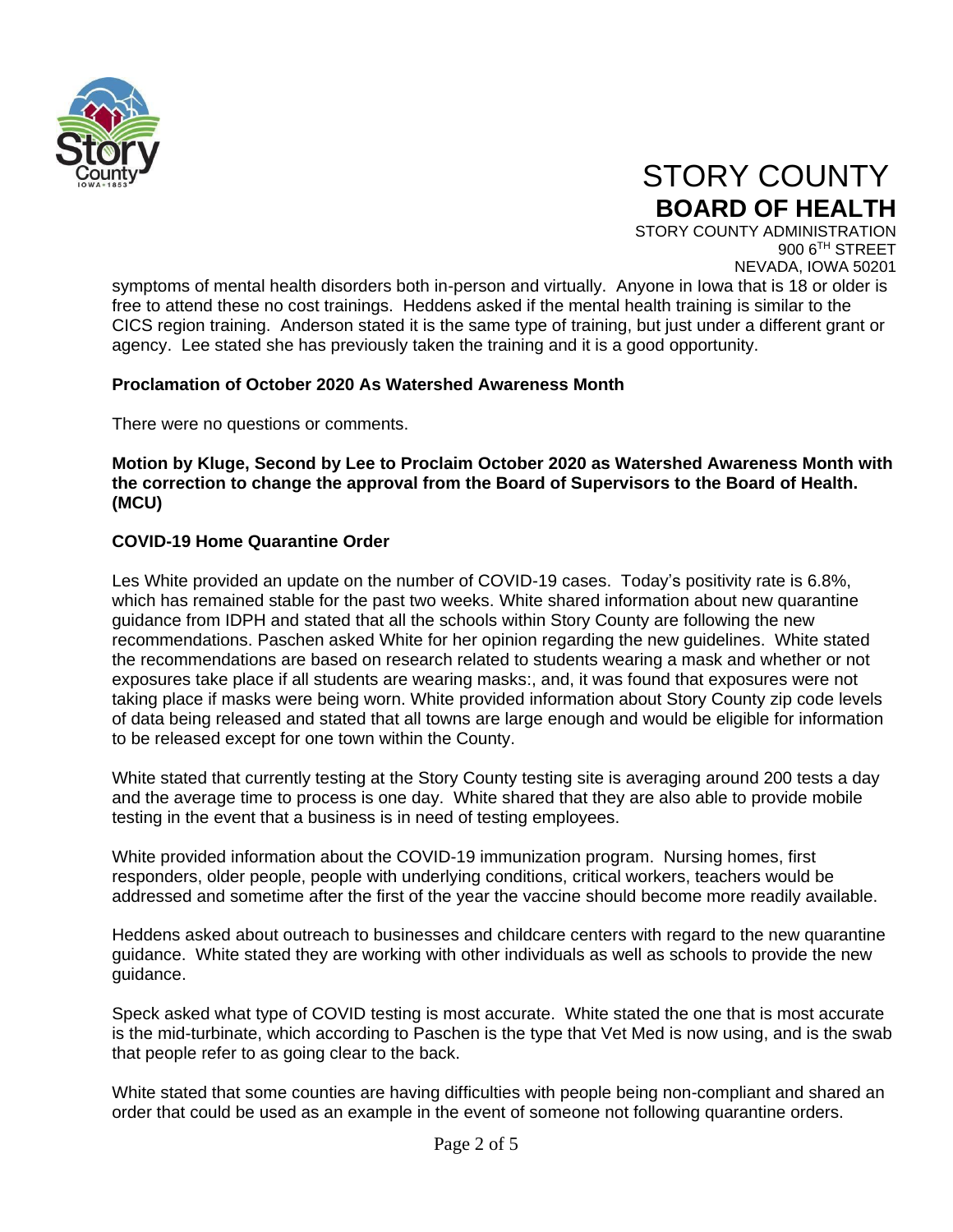

# STORY COUNTY **BOARD OF HEALTH**

STORY COUNTY ADMINISTRATION 900 6TH STREET NEVADA, IOWA 50201

White stated that since March, there had only been one complaint, but after discussion with the individual, there were no additional complaints. Ethan Anderson stated he feels this is very similar to the order previously approved in March. Anderson felt the same plan as previously approved at a March 2020 meeting is still appropriate to use in the event of enforcement of quarantine. Anderson went over the proper procedures that would be involved in approval of an emergency quarantine order and the steps to call an emergency meeting.

#### **6. AGENCY AND DEPARTMENTAL REPORTS:**

#### **Story County Public Health**

White complimented her staff for the extra work they have been doing with additional tasks due to COVID-19. Treasa Ferrari stated they have reached out to places where foot care clinics were offered prior to COVID to offer flu shots. Ferrari updated on disease cases. White stated that in working with Mary Greeley there would be a temporary position posted soon for a COVID response nurse to help at the Test Iowa Site and with vaccines.

#### **Story County Environmental Health**

The Environmental Health staff report is available on the Agenda Center for review due to Margaret Jaynes being absent.

#### **YSS**

Ryan Doyle provided program updates on Child Safety, Child Abuse Prevention, Adolescent Pregnancy Prevention, Youth Development, Mentoring, Substance Abuse, and Tobacco Program. Some of the programs are in person and some virtually. A youth program for Tobacco Prevention is being worked on. Doyle provided information about current use of vaping and cannabis use. Paschen asked about the opioid problem in the county. Doyle said that he has not seen any new data recently. He has conferred with law enforcement and he is not aware of much overdosing occurring within the last few months.

#### **7. PUBLIC HEARING:**

#### **Face Covering Regulation Requiring the Use of Face Coverings by Certain Individuals in Public Settings**

Paschen stated the Face Covering Regulation is mostly the same as approved at the last meeting, with the addition of taking away the penalty going into effect until the Emergency Proclamation expires or the Governor allows locals to mandate. Paschen stated that he would like to discuss the possibility of religious exemptions being allowed before the public hearing. Paschen could not think of any reasonable exemptions and from personal experience at his own church, all duties were doable with some restrictions.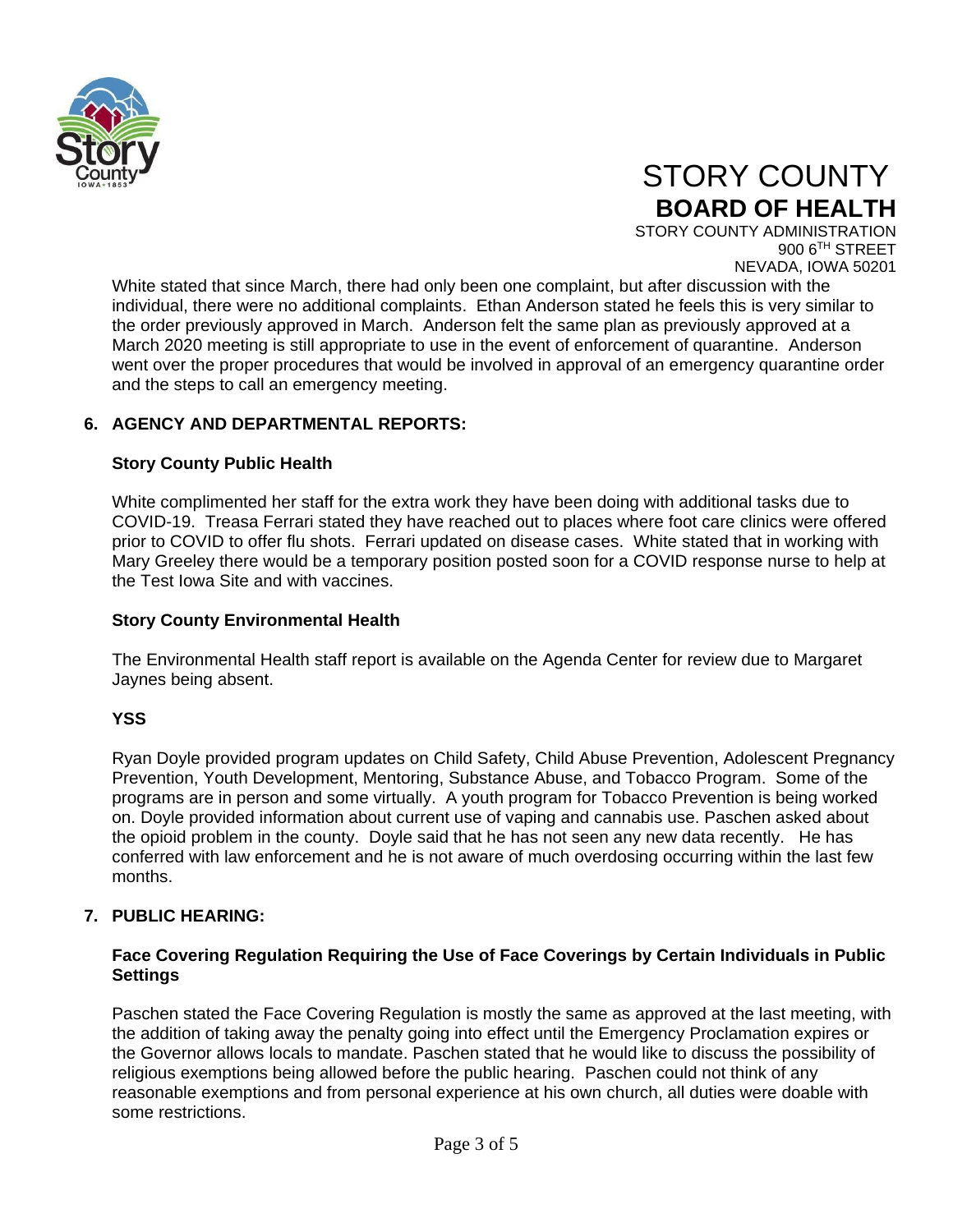

### STORY COUNTY **BOARD OF HEALTH** STORY COUNTY ADMINISTRATION

900 6TH STREET NEVADA, IOWA 50201

#### **Public Comments** None

Speck asked if the regulation could be implemented without the authority from the Governor. Paschen stated that without, a mandate is only a suggestion. Discussion took place on The City of Ames passing their mandate without penalties. Anderson stated that the situation is balancing the limits of authority with the desire by the Board to do something. Authority is limited by overwhelming consensus among Iowa attorneys. Some attorneys view differently that the Board of Health has authority apart from the Board of Supervisors, which enabled Johnson County to pass their mandate. Anderson advised that by removing the penalty, the potential is taken away to be sued. Once the Governor gives authorization, the Board of Health can pass rules and regulations, but currently with the proclamation in place, the legal consensus is that the authority rests with the Governor. Paschen stated the reason the penalties are still in the regulation is in the event that the Governor lifts the Proclamation or allows local governments to mandate, then the language is already in the regulation without going through another public hearing. Anderson agreed that doing the Regulation this way is a time saving measure and the Regulation would be effective upon publication.

#### **Motion by Kluge, Second by Tabatabai to pass the Face Covering Regulation requiring the use of face coverings by certain individuals in public settings as amended.**

**VOTE: Ayes: Paschen, Tabatabai, Kluge, Lee Nays: Speck**

**(4-1)**

**Motion by Kluge, Second by Tabatabai to recommend to the Board of Supervisors the passage of a Resolution Implementing Board of Health Face Covering Regulation.**

**VOTE: Ayes: Paschen, Tabatabai, Kluge, Lee Nays: Speck (4-1)**

#### **8. COMMENTS:**

#### **Staff: None**

**Board:** Speck stated that he has noticed it seems like people are doing better about wearing masks. Paschen feels this is due to the mask mandate in the City of Ames, but feels there are still issues in the other rural areas within the county. Tabatabai stated that the information White provided in her presentation was helpful. Kluge felt there could be a benefit by having a joint Board of Health/Board of Supervisors meeting if additional changes needed to be made in the Regulation to try to expedite the process. Lee stated that she did an interview for a radio show this morning and discussed routes of virus transmission and its dispersal as well as why masks wearing is important. Lee asked that if anyone has ideas for next month's radio show to let her